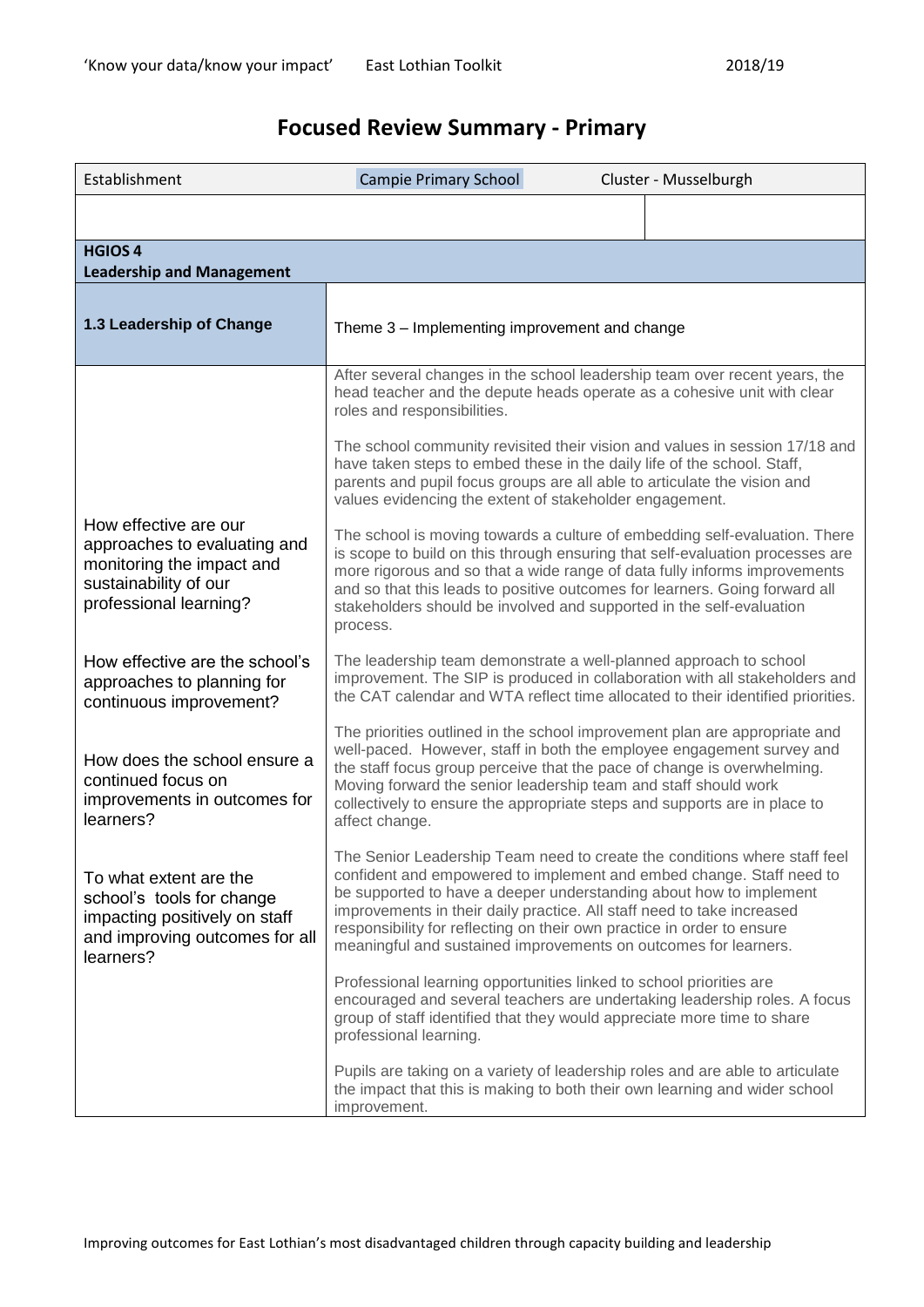| 1.5 Management of resources<br>to promote equity                                                                                                                                                                                                                                                                                                                                                                                                                                                                                                                                    | Theme 1- Management of finance for learning                                                                                                                                                                                                                                                                                                                                                                                                                                                                                                                                                                                                                                                                                                                                                                                                                                                                                                                                                                                                                                                                                                                                                                                                                                                                                                                                                                                                                                                                                                                                                                                                     |
|-------------------------------------------------------------------------------------------------------------------------------------------------------------------------------------------------------------------------------------------------------------------------------------------------------------------------------------------------------------------------------------------------------------------------------------------------------------------------------------------------------------------------------------------------------------------------------------|-------------------------------------------------------------------------------------------------------------------------------------------------------------------------------------------------------------------------------------------------------------------------------------------------------------------------------------------------------------------------------------------------------------------------------------------------------------------------------------------------------------------------------------------------------------------------------------------------------------------------------------------------------------------------------------------------------------------------------------------------------------------------------------------------------------------------------------------------------------------------------------------------------------------------------------------------------------------------------------------------------------------------------------------------------------------------------------------------------------------------------------------------------------------------------------------------------------------------------------------------------------------------------------------------------------------------------------------------------------------------------------------------------------------------------------------------------------------------------------------------------------------------------------------------------------------------------------------------------------------------------------------------|
| What procedures do we<br>employ to ensure<br>transparency and equity in the<br>use of financial resources?<br>How effective are systems for<br>managing shared budgets to<br>ensure a clear focus on<br>promoting equity?<br>How effectively does the<br>school use resources to meet<br>the learning needs of all and<br>ensure equity?<br>To what extent do approaches<br>to resource acquisition and<br>allocation improve outcomes<br>for all learners?<br>How effectively does the<br>school monitor the use and<br>impact of available resources<br>on learning and teaching? | Campie Primary have 6% of children in SIMD bands 1-3, the FSM<br>entitlement is 5%.<br>The school was allocated £55,200 Pupil Equity Fund (PEF) in 2018/19.<br>The head teacher and school staff demonstrate a strong commitment to<br>equity and have used their funds for a variety of interventions.<br>The school have used their PEF to provide a nurture base and have more<br>recently set up breakfast club. Funds have been used to redeploy or extend<br>the hours of existing staff to support these ventures. Staff working closely<br>with children report that attendance and punctuality have improved as a<br>result of the breakfast club – and staff in a focus group advised that the<br>nurture provision and literacy intervention are having a positive impact on<br>young people in classes. However, a formal evaluation of the nurture<br>provision and the breakfast club have yet to take place. In the meantime the<br>school must ensure that they have robust measures in place to demonstrate<br>that these interventions are leading to improved outcomes.<br>The school have used their data to identify barriers to learning and have<br>chosen to focus upon literacy. Although attainment meetings determine<br>which pupils require targeted literacy input there is still a need for a robust<br>overall tracking system that measures progress in learning for all.<br>The school has correctly identified that they should plan to embed their<br>interventions for closing the attainment gap throughout all classes in order<br>to plan for and develop a sustainable model of support going forward. |
| <b>HGIOS 4</b><br><b>Learning Provision</b>                                                                                                                                                                                                                                                                                                                                                                                                                                                                                                                                         |                                                                                                                                                                                                                                                                                                                                                                                                                                                                                                                                                                                                                                                                                                                                                                                                                                                                                                                                                                                                                                                                                                                                                                                                                                                                                                                                                                                                                                                                                                                                                                                                                                                 |
| 2.2 Curriculum                                                                                                                                                                                                                                                                                                                                                                                                                                                                                                                                                                      | Theme 1 - Rationale and design                                                                                                                                                                                                                                                                                                                                                                                                                                                                                                                                                                                                                                                                                                                                                                                                                                                                                                                                                                                                                                                                                                                                                                                                                                                                                                                                                                                                                                                                                                                                                                                                                  |
| To what extent does the<br>school's curriculum promote<br>equity and raise attainment<br>for all children and young<br>people?<br>To what extent does the<br>school take account of all the<br>factors that make it unique?                                                                                                                                                                                                                                                                                                                                                         | The school has been developing its curriculum rationale taking into account<br>local and national policy. It has revisited the 'Building the Curriculum'<br>documentation with a focus on the four contexts of learning. Staff are<br>encouraged to take greater account of the uniqueness of the school setting<br>when planning learning. The Senior Leadership Team has identified<br>examples of how this is beginning to lead to more opportunities for learning<br>within the local environment.<br>Staff engage with the East Lothian curriculum frameworks and this informs<br>their planning. They have audited their approaches to inter-disciplinary<br>learning (IDL) looking at what to retain (treasure), what to improve<br>(transform) and what to stop (trash). This provides guidance to staff when<br>planning IDL. The school now plans to develop the cross-cutting themes<br>such as enterprise and creativity to ensure progression.<br>Curriculum improvements have had a focus on developing programmes for<br>literacy and numeracy to ensure progression in skills across the school and                                                                                                                                                                                                                                                                                                                                                                                                                                                                                                                             |
|                                                                                                                                                                                                                                                                                                                                                                                                                                                                                                                                                                                     | to develop consistent pedagogical approaches. As these progress, the<br>school should continue to monitor the effectiveness of the approaches to<br>ensure they are leading to improvements in outcomes for learners. There is                                                                                                                                                                                                                                                                                                                                                                                                                                                                                                                                                                                                                                                                                                                                                                                                                                                                                                                                                                                                                                                                                                                                                                                                                                                                                                                                                                                                                  |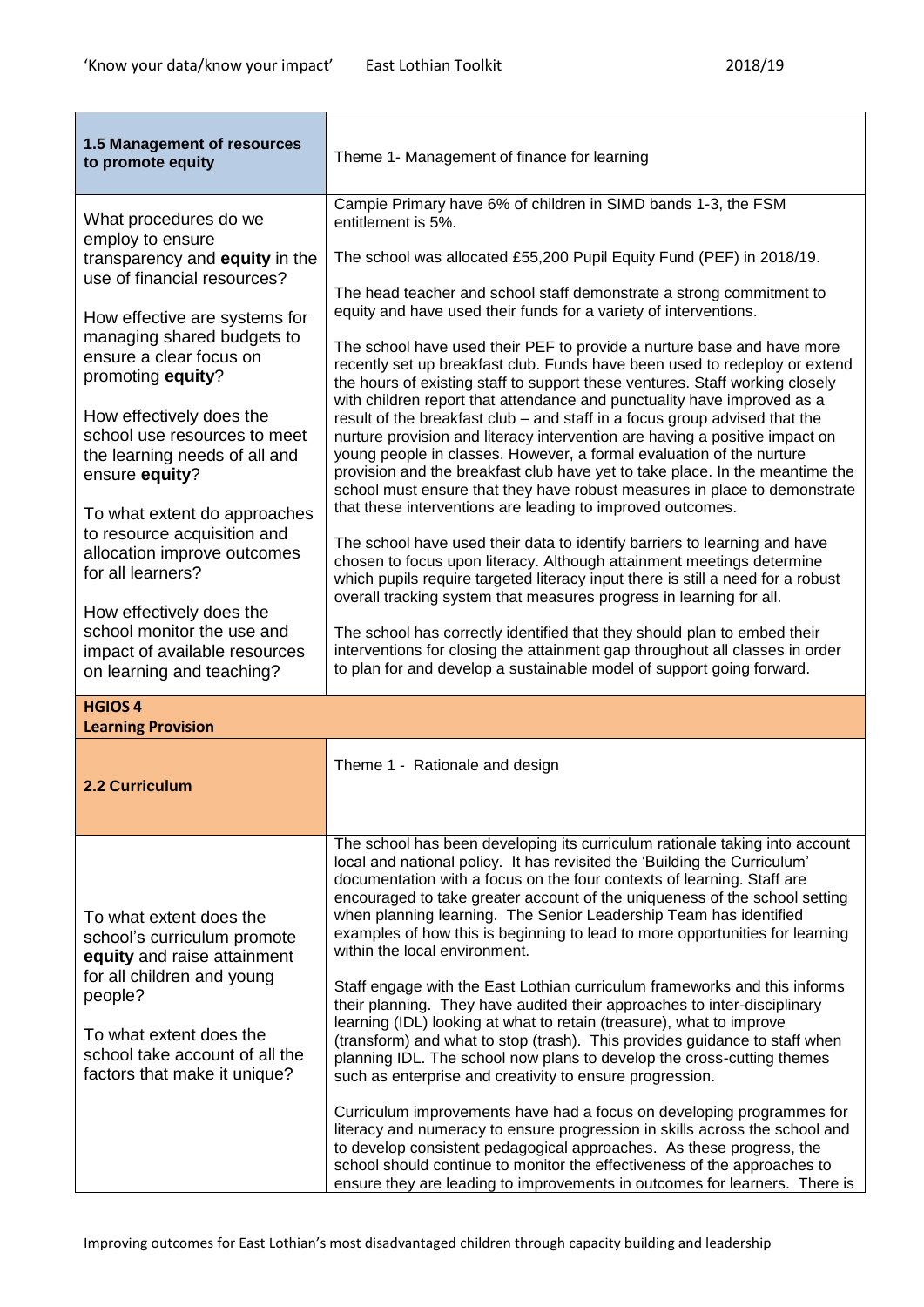|                                                                                                                                             | a slight imbalance between literacy and numeracy in class timetables and<br>the school should consider addressing this going forward.                                                                                                                                                                                                                                                                                                                                                                                                                                                                                                                                 |
|---------------------------------------------------------------------------------------------------------------------------------------------|-----------------------------------------------------------------------------------------------------------------------------------------------------------------------------------------------------------------------------------------------------------------------------------------------------------------------------------------------------------------------------------------------------------------------------------------------------------------------------------------------------------------------------------------------------------------------------------------------------------------------------------------------------------------------|
|                                                                                                                                             | The development of skills for learning, life and work will be a focus next<br>session through science, technology and problem-solving. Approaches to<br>play in nursery and primary 1 will be developed collegiately working with<br>other schools within the cluster.                                                                                                                                                                                                                                                                                                                                                                                                |
|                                                                                                                                             | Overall, the school has undertaken significant curriculum developments in<br>the past few years to address gaps in the provision. The Senior Leadership<br>Team has correctly identified that going forward, there needs to be space<br>and time to embed approaches to ensure consistency and to ensure<br>curriculum developments fully inform practice across the school.                                                                                                                                                                                                                                                                                          |
| 2.3 Learning, teaching and<br>assessment                                                                                                    | Theme 1 - Learning and engagement<br>Theme 2 - Quality of teaching<br>Theme 3 - Effective use of assessment                                                                                                                                                                                                                                                                                                                                                                                                                                                                                                                                                           |
|                                                                                                                                             | The review team sampled a wide range of lessons across almost all<br>curriculum areas. In total 29 episodes of learning were observed from<br>Nursery to Primary 7, including the Hive.                                                                                                                                                                                                                                                                                                                                                                                                                                                                               |
|                                                                                                                                             | The school's values of Nurturing, Respectful, Resilient, Creative,<br>Sustainable and Challenging are increasingly underpinning the work of the<br>school and a focus group of children were able to articulate what the values<br>mean to them. Overall, relationships across the school are positive and<br>reflect these values.                                                                                                                                                                                                                                                                                                                                   |
| How well are we enabling<br>learners to become<br>independent learners and<br>develop the four capacities?<br>How confident are we that all | In most lessons, children engage with tasks and activities set and they are<br>keen and motivated to learn. Behaviour across the school is good, however<br>in a few lessons where the pace of learning and the level of challenge are<br>not well-matched to the needs of learners, there is evidence of<br>disengagement and low level inappropriate behaviour.                                                                                                                                                                                                                                                                                                     |
| learners experience activities<br>which are varied,<br>differentiated, active and<br>provide effective support and<br>challenge?            | In most lessons, learning intentions are evident and in the most effective<br>lessons, these clearly articulate the purpose of the learning. There was a<br>successful example of children co-creating success criteria, however,<br>across the school there are few examples of success criteria providing clear<br>expectations for children to be able to assess and demonstrate their<br>learning. In a few lessons, feedback supports children's learning.                                                                                                                                                                                                       |
| How well do we communicate<br>the purpose of learning and<br>give effective explanations for<br>all learners?                               | However, formative assessment is not yet a regular feature of lessons.<br>There is scope to develop this further to ensure the children have more<br>opportunities to reflect on and develop their understanding of their progress<br>and achievement.                                                                                                                                                                                                                                                                                                                                                                                                                |
| How well do our questioning<br>strategies enhance learners'<br>experience and enable higher<br>order thinking?                              | Questions are used to check for understanding or to make links to prior<br>learning. In a few lessons, higher order thinking questions are used to<br>encourage children to think more deeply. This is particularly evident in<br>group reading activities.                                                                                                                                                                                                                                                                                                                                                                                                           |
|                                                                                                                                             | Overall, the quality of learning and teaching across the school is variable<br>and there is scope for more opportunities for children to lead their learning<br>to ensure they are full participants and have greater accountability for their<br>learning. Most lessons are weighted towards teacher explanation with<br>independent tasks being set. There is scope for greater creativity, innovation<br>and risk-taking within lessons to further motivate and stimulate learning.<br>More opportunities for inquiry based learning where children are<br>encouraged to be curious and think deeply would ensure there was greater<br>challenge for all learners. |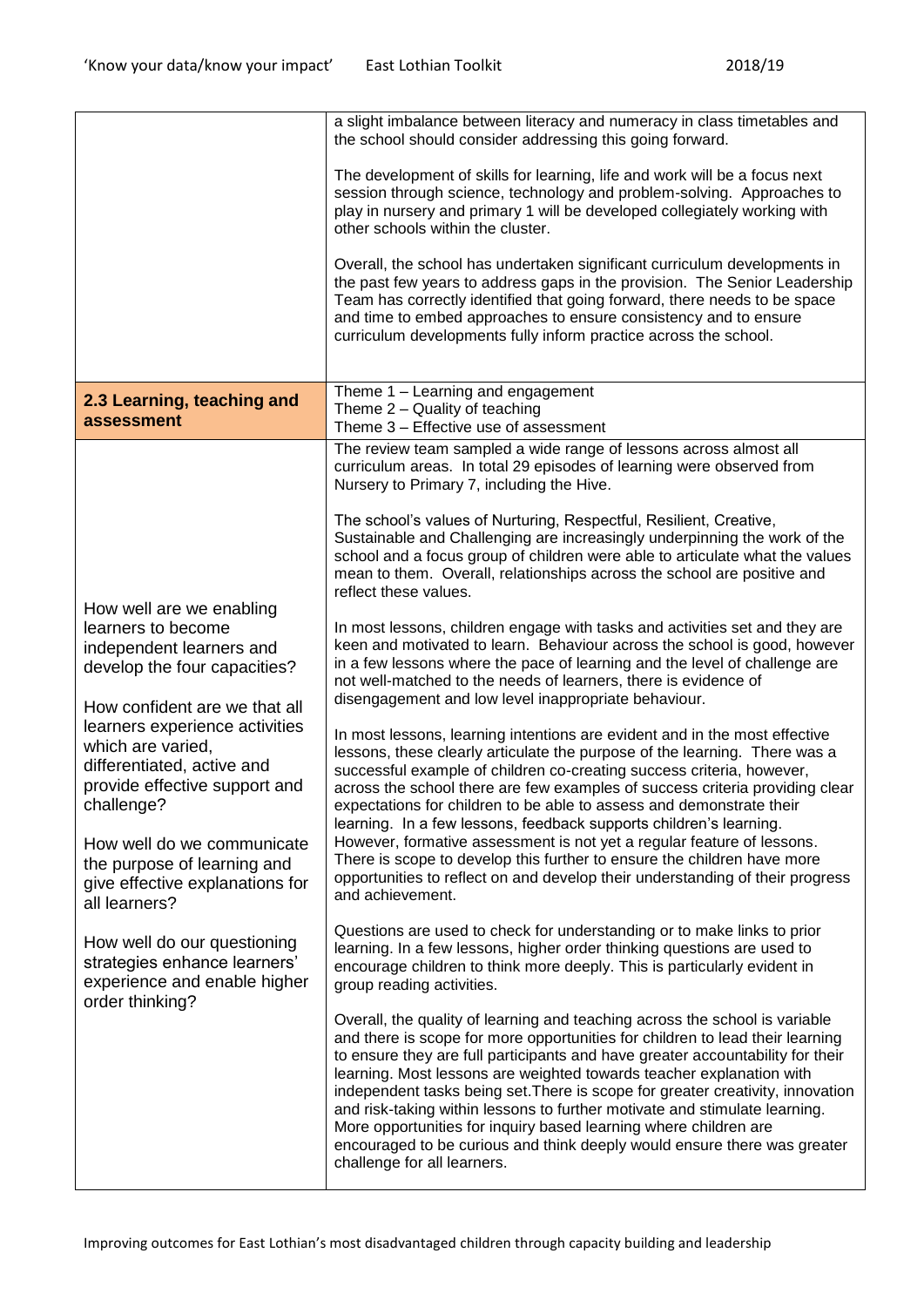|                                                                                                                                                                                                                                                                                                                                                                                                                                                                                                                  | The school has adopted the Guiding Principles of Maths Recovery as<br>principles for high quality learning and teaching across all areas of the<br>curriculum. These aim to create an environment where learning is inquiry<br>based and children are working at the cutting edge of their learning through<br>carefully crafted lessons. Alongside ongoing professional learning, these<br>principles when put into practice should improve learning and teaching and<br>ensure greater consistency across the school.<br>The school has recently developed an assessment framework to provide<br>guidance with regard to the quality and range of assessment evidence in<br>order to accurately assess children's progress and achievement. The<br>school recognises that this is still at the early stages of implementation and<br>does not yet fully inform practice across the school.                                                                                                                                                                                                                                                                                                                                                                                                                                                                                                                                                                                                                                                                                                                                                                                                                                                                                                                                                                                                                                                                                                                                                                                                                                   |
|------------------------------------------------------------------------------------------------------------------------------------------------------------------------------------------------------------------------------------------------------------------------------------------------------------------------------------------------------------------------------------------------------------------------------------------------------------------------------------------------------------------|--------------------------------------------------------------------------------------------------------------------------------------------------------------------------------------------------------------------------------------------------------------------------------------------------------------------------------------------------------------------------------------------------------------------------------------------------------------------------------------------------------------------------------------------------------------------------------------------------------------------------------------------------------------------------------------------------------------------------------------------------------------------------------------------------------------------------------------------------------------------------------------------------------------------------------------------------------------------------------------------------------------------------------------------------------------------------------------------------------------------------------------------------------------------------------------------------------------------------------------------------------------------------------------------------------------------------------------------------------------------------------------------------------------------------------------------------------------------------------------------------------------------------------------------------------------------------------------------------------------------------------------------------------------------------------------------------------------------------------------------------------------------------------------------------------------------------------------------------------------------------------------------------------------------------------------------------------------------------------------------------------------------------------------------------------------------------------------------------------------------------------|
| <b>HGIOS 4</b><br><b>Successes and Achievements</b>                                                                                                                                                                                                                                                                                                                                                                                                                                                              |                                                                                                                                                                                                                                                                                                                                                                                                                                                                                                                                                                                                                                                                                                                                                                                                                                                                                                                                                                                                                                                                                                                                                                                                                                                                                                                                                                                                                                                                                                                                                                                                                                                                                                                                                                                                                                                                                                                                                                                                                                                                                                                                |
| 3.1 Ensuring wellbeing, equality<br>and inclusion                                                                                                                                                                                                                                                                                                                                                                                                                                                                | Theme 3- Fulfilment of statutory duties<br>Theme 4- Inclusion and equality                                                                                                                                                                                                                                                                                                                                                                                                                                                                                                                                                                                                                                                                                                                                                                                                                                                                                                                                                                                                                                                                                                                                                                                                                                                                                                                                                                                                                                                                                                                                                                                                                                                                                                                                                                                                                                                                                                                                                                                                                                                     |
| How well do we ensure that all<br>staff undertake<br>regular professional learning<br>around legislation,<br>statutory requirements and<br>codes of practice?<br>Can we be sure that all staff<br>quidance?<br>How well can we demonstrate<br>improved attainment<br>for groups and individuals<br>facing barriers to learning,<br>including poverty?<br>How well does our school<br>ensure that the curriculum<br>is designed to develop and<br>promote equality and<br>diversity, eliminate<br>discrimination? | The school has 21% of children with Additional Support Needs. There are<br>41 pupils with English as an Additional Language. There are 22 children<br>with Child's Plans; 5 children with Exceptional Needs Funding, a few looked<br>after children and 11 children with an IEP or CSP.<br>A Local Authority Enhanced Base operates within the school which<br>currently supports 4 children (capacity 6 pupils) and is staffed by 1 fte<br>teacher and 3 support staff. A member of the SLT supports in the Base one<br>morning a week.<br>Within the senior leadership team there is a strong commitment to and a<br>widespread understanding of the principles of GIRFEC, inclusion and<br>equity. The SLT and SfL convey a clear message and expectation that it is<br>the responsibility of all staff to understand and fulfil their role and<br>responsibility in supporting learner's needs.<br>Staff engage in professional learning regarding local and national legislation<br>affecting the rights, wellbeing and inclusion of children. The impact of<br>professional learning is shared and monitored through improved outcome<br>sheets.<br>On the whole there is a warm, nurturing ethos within the school. The<br>majority of pupils appear to be happy, motivated and engaged. Pupils with<br>ASN are included and accepted by their peers. Most pupils report that they<br>feel safe and nurtured in school. Pupils demonstrate that they have an<br>understanding of the wellbeing indicators, in particular Nurture.<br>In terms of meeting the needs of individuals, the school is using the East<br>Lothian Child Planning Framework and there is clear evidence of Child<br>Planning Assessments and Action Plans. To ensure continuity for families,<br>when a child moves onto the Child's Planning process, one member of the<br>SLT is identified as lead within the school to provide a consistent point of<br>contact for both professionals and families.<br>Currently responsibility for pupil support is shared across the management<br>team, broken down by stage, Nursery-P1, P2-P4, P5-P7. |
|                                                                                                                                                                                                                                                                                                                                                                                                                                                                                                                  | Two members of the SLT have responsibilities for transition, one at Nursery<br>to P1 Stage and one at P7-Secondary Stage. This provides a consistent                                                                                                                                                                                                                                                                                                                                                                                                                                                                                                                                                                                                                                                                                                                                                                                                                                                                                                                                                                                                                                                                                                                                                                                                                                                                                                                                                                                                                                                                                                                                                                                                                                                                                                                                                                                                                                                                                                                                                                           |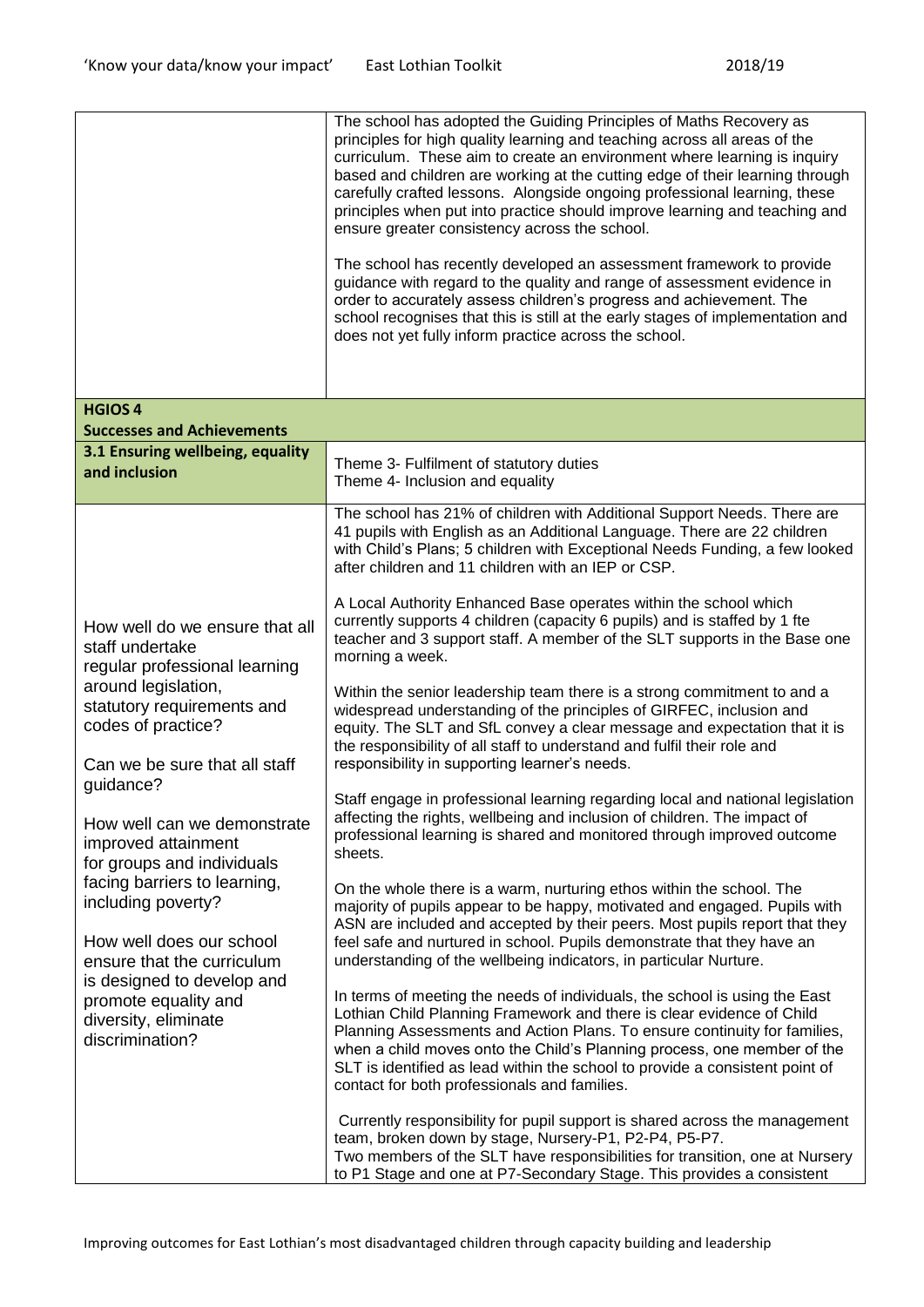| and clear point of contact at this key point in the education process.                                                                                                                                                                                                                                                                                                                                                                                                                                                                                                                                                                                                                                                                                                                                                                                                |
|-----------------------------------------------------------------------------------------------------------------------------------------------------------------------------------------------------------------------------------------------------------------------------------------------------------------------------------------------------------------------------------------------------------------------------------------------------------------------------------------------------------------------------------------------------------------------------------------------------------------------------------------------------------------------------------------------------------------------------------------------------------------------------------------------------------------------------------------------------------------------|
| An ASN Tracking system is in place and the storage of information is clear<br>and systematic. Each pupil on the Child Planning Framework has an<br>individual file. This file provides clearly structured and easily accessible<br>information regarding assessment, planning and interventions relevant to<br>the child. There is evidence of a systematic approach to sharing this<br>information with SLT and class teachers, however a mechanism for sharing<br>appropriate information with Support Staff and gathering their views would<br>be beneficial. Currently there is no consistent process for sharing plans and<br>relevant information with Support Staff. Moving forward, consideration<br>should be given as to how planned interventions are reviewed and<br>evaluated, engaging all staff involved in meeting the individual needs of<br>pupils. |
| A clear pathway of line management for Support Staff and a regular<br>programme of Support Staff meetings would contribute to improved<br>communication and has the potential to raise staff morale. Support Staff<br>would welcome increased opportunities to access relevant training on an<br>ongoing basis.                                                                                                                                                                                                                                                                                                                                                                                                                                                                                                                                                       |
| There is a clear Cause for Concern Pathway which supports staff to make<br>referrals if they have any concerns regarding a pupil's wellbeing or learning.<br>Cause for Concern forms are directed to SLT then passed mainly to the<br>Support for Learning Teacher or in some cases to the Support and<br>Intervention Team depending on the nature of the barriers to learning.<br>The systems in school with regard to staff responsibility and pathways for<br>accessing support are very clear.                                                                                                                                                                                                                                                                                                                                                                   |
| The Support for Learning teacher provides support to staff and pupils in line<br>with the 5 roles of a Support for Learning teacher. Currently most children<br>are extracted from class to access interventions.                                                                                                                                                                                                                                                                                                                                                                                                                                                                                                                                                                                                                                                     |
| A clear process is in place to monitor and review interventions for each<br>individual who is accessing additional support for learning. The SfL teacher<br>maintains an overview which helps to inform what impact specific<br>interventions and supports have had and identify next steps.                                                                                                                                                                                                                                                                                                                                                                                                                                                                                                                                                                          |
| Consultation is provided initially with signposting, advice and guidance to<br>build staff capacity in order to encourage class teachers and support staff to<br>meet pupil needs at a universal level. Following observation and<br>consultation, the Support for Learning Teacher may offer small group and<br>individual support for example in literacy, numeracy, Speech and Language,<br>Social communication and Planning and Organisation. These groups are<br>mainly run within the SfL Base.                                                                                                                                                                                                                                                                                                                                                                |
| Plans are in place to introduce the CIRCLE resource across the school next<br>session. To support staff currently the SFL teacher provides a Support for<br>Learning Pack to all staff at the beginning of term which signposts<br>resources and offers strategies to develop universal supports.<br>SLT and Support for Learning work closely with partner agencies. The<br>Visual Support Project will be taken forward next session. This will provide a<br>more consistent approach across the school as currently the use of visuals<br>is limited across the school.                                                                                                                                                                                                                                                                                            |
| Moving forward, consideration should be given to the balance of support<br>provided across the roles and whether support can be provided more often<br>within a classroom setting. Although liaison with class teachers takes places<br>currently, it would be beneficial to establish a structured programme of<br>liaison opportunities for SfL and class teachers to share information and                                                                                                                                                                                                                                                                                                                                                                                                                                                                         |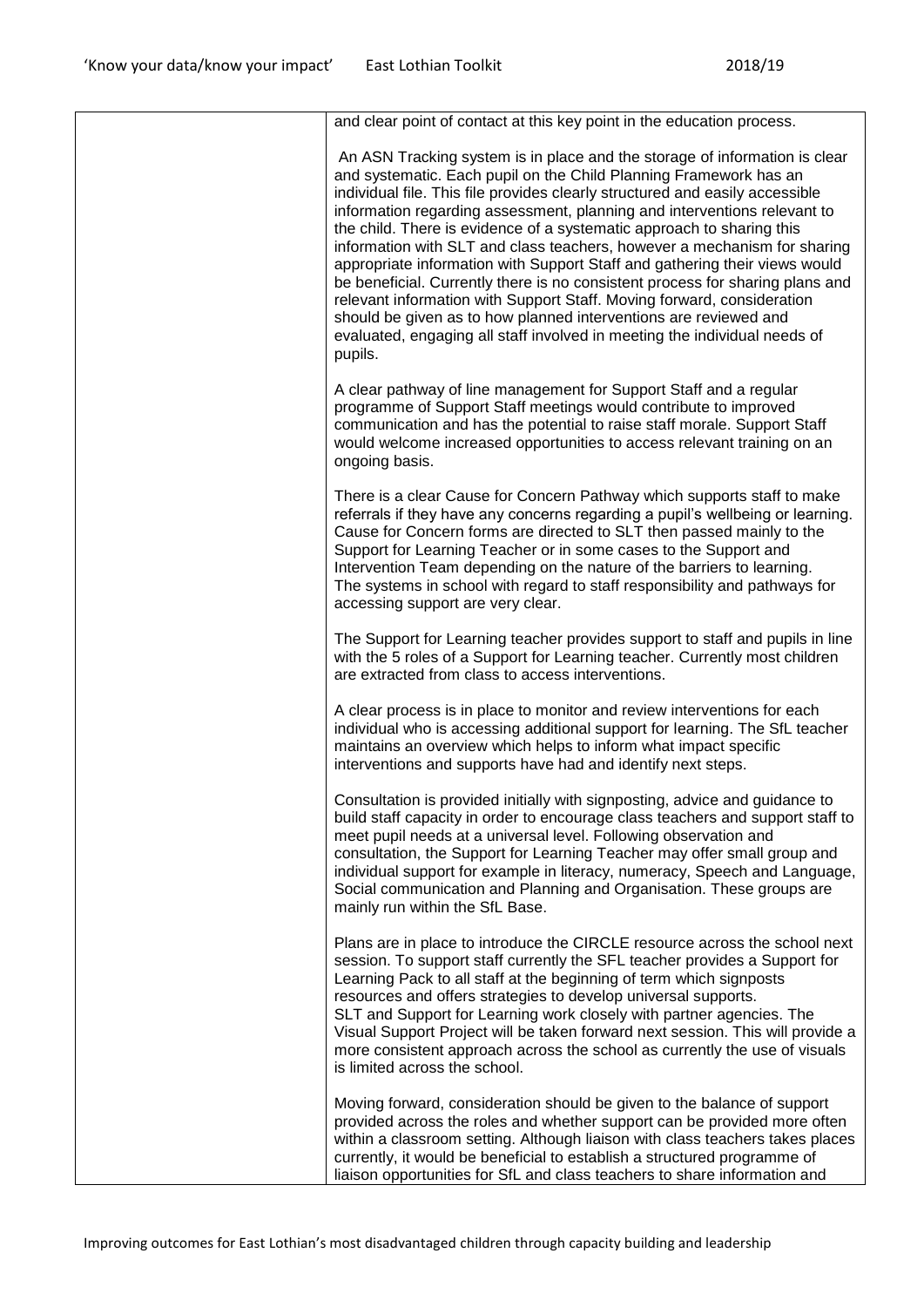|                                                                                                                          | evaluate the impact of interventions more formally.                                                                                                                                                                                                                                                                                                                                                                                          |
|--------------------------------------------------------------------------------------------------------------------------|----------------------------------------------------------------------------------------------------------------------------------------------------------------------------------------------------------------------------------------------------------------------------------------------------------------------------------------------------------------------------------------------------------------------------------------------|
|                                                                                                                          | The school has established a Support and Intervention Team using Pupil<br>Equity funding. Currently the team comprises 1.5 fte teachers and one<br>ASNA. A group of key staff has been trained in Nurture and a whole school<br>training is planned for June 2019. The development of Nurture Groups has<br>progressed more slowly than anticipated and groups are now beginning to<br>be established.                                       |
|                                                                                                                          | Literacy Support Groups have been established. For both P1-P3 and P5-<br>P7, literacy groups take place on a daily basis.                                                                                                                                                                                                                                                                                                                    |
|                                                                                                                          | Children are appropriately assessed and selected for access to the Nurture<br>Groups and Literacy Interventions. As yet no hard evidence has been<br>gathered to demonstrate success and impact.                                                                                                                                                                                                                                             |
|                                                                                                                          | Almost all staff have received training in Restorative Approaches however<br>this approach is not yet consistently applied or embedded. There is<br>evidence that a few staff continue to adopt a more punitive approach to<br>managing conflict.<br>Shared understanding by all staff and a more consistent approach to the<br>use of Restorative Practice is required in order for this to be effective in line<br>with the school values. |
|                                                                                                                          | Positive relationships are evident in the majority of classrooms. Most pupils<br>with additional support needs are well included in the school and<br>relationships between pupils are mostly positive.                                                                                                                                                                                                                                      |
|                                                                                                                          | The Authority Enhanced Support Base currently supports 4 pupils. All pupils<br>attending the Base have IEPS in place and are included in the Child<br>Planning process. Representatives from the SLT attend CPMs.<br>2 of the pupils currently attending the Base are also able to access the<br>appropriate mainstream class for specific curricular areas                                                                                  |
|                                                                                                                          | Within the Hive, interventions and learning experiences are clearly planned<br>to take account of the individual pupils' needs. The atmosphere and ethos<br>within is the Base is very nurturing and responsive. There is evidence of<br>close working relationships with partner agencies.                                                                                                                                                  |
|                                                                                                                          | As the Base is currently not at full capacity, consideration should be given<br>to how best to make the most effective use of support staff to promote<br>independence.                                                                                                                                                                                                                                                                      |
| 3.2 Raising Attainment and<br><b>Achievement</b>                                                                         | Theme 1 - Attainment in literacy and numeracy<br>Theme 2- Attainment over time<br>Theme 3- Overall quality of learners' achievement<br>Theme 4- Equity for all learners                                                                                                                                                                                                                                                                      |
| How well are the school's<br>approaches to raising<br>attainment improving<br>outcomes for children and<br>young people? | The school uses a variety of resources to develop literacy skills across the<br>school. These include Edinburgh Literacy, Oxford Reading Tree, group<br>novels and Accelerated Reader. Numeracy and Mathematics is delivered<br>through the East Lothian Curriculum Framework, various textbooks and<br>Heinemann Active Maths.                                                                                                              |
| How well is the school's focus<br>on literacy and numeracy<br>leading to raising attainment                              | <b>Attainment Overview:</b><br>Over time, from session 15/16, attainment data shows an improving trend in                                                                                                                                                                                                                                                                                                                                    |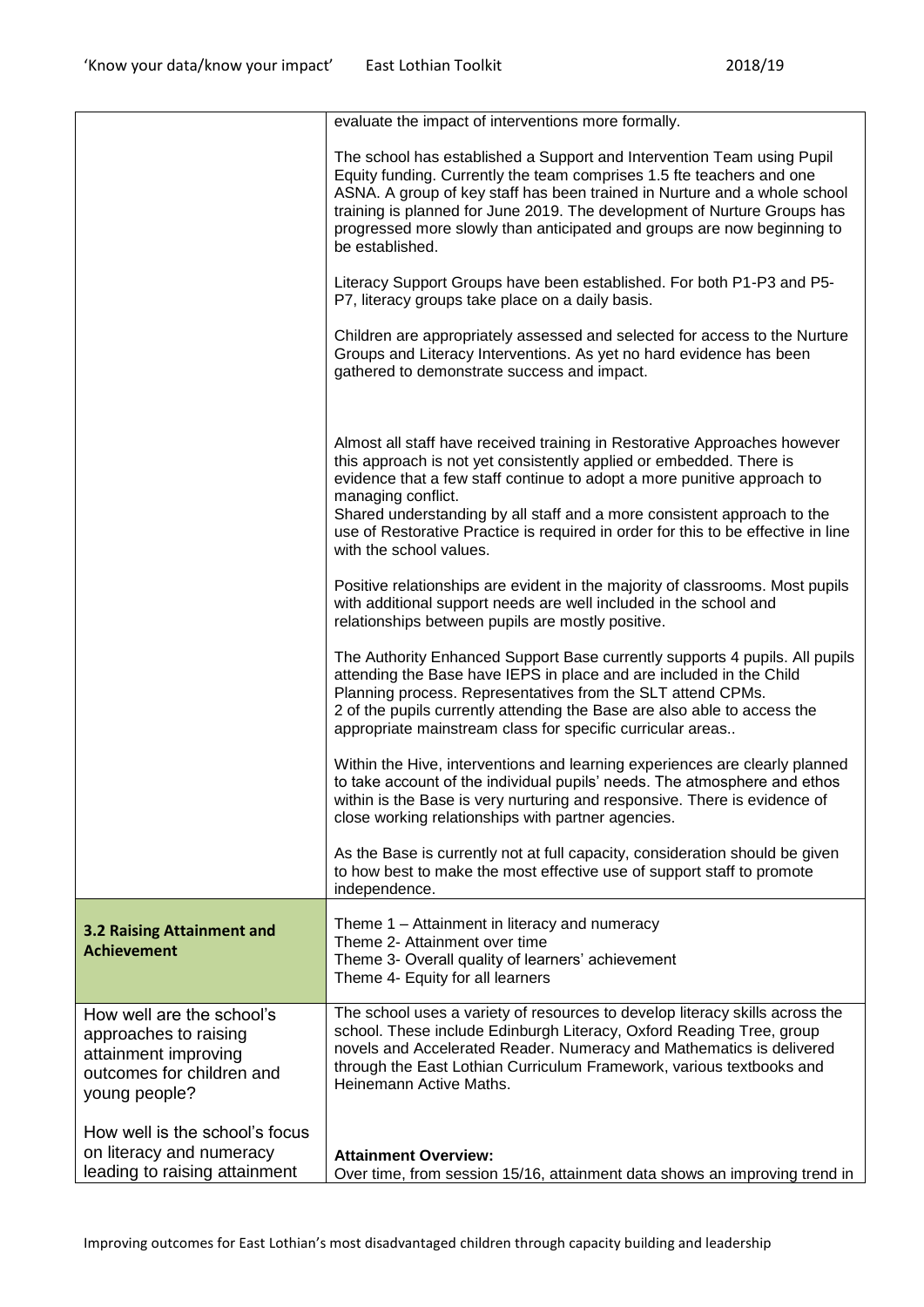| across the curriculum?<br>How well is evidence from<br>tracking meetings,<br>professional dialogue and<br>assessment used to measure<br>progress over time?                                                                                                                                                                                       | the main, for P1, P4 and P7. Last session most children in Primary 1<br>achieved Early Level in Literacy and Numeracy and Mathematics. In<br>Primary 4 most children achieved First Level in Literacy and Numeracy and<br>Mathematics. At Primary 7 most children achieved Second Level in<br>Literacy whilst the majority of children achieved Second Level in Numeracy<br>and Mathematics. The school have identified that there still needs to be a<br>focus on robust moderation to increase staff confidence to confirm<br>achievement of a level.                                                                                                                                                                                                                                                                                                                                                                                                                                                                                                                                                                                                                                         |
|---------------------------------------------------------------------------------------------------------------------------------------------------------------------------------------------------------------------------------------------------------------------------------------------------------------------------------------------------|-------------------------------------------------------------------------------------------------------------------------------------------------------------------------------------------------------------------------------------------------------------------------------------------------------------------------------------------------------------------------------------------------------------------------------------------------------------------------------------------------------------------------------------------------------------------------------------------------------------------------------------------------------------------------------------------------------------------------------------------------------------------------------------------------------------------------------------------------------------------------------------------------------------------------------------------------------------------------------------------------------------------------------------------------------------------------------------------------------------------------------------------------------------------------------------------------|
| How well is assessment used<br>to inform teacher judgements?<br>How well are personal<br>achievements tracked, valued<br>and recognised?<br>How well does the school work<br>in partnership including with<br>local businesses?<br>How beneficial is the school's<br>outdoor learning?<br>How well is the school<br>removing barriers to learning | <b>Numeracy at P4:</b><br>The P4 Numeracy Focus Group showed that most of the children are able<br>to use a variety of appropriate mental strategies for addition and subtraction<br>and are able to explain why they had chosen that particular strategy. They<br>were able to show their workings in a variety of ways and the majority were<br>able to use correct mathematical vocabulary. Most children were able to<br>count on and off the decuple using a Forward Number Word Sequence or a<br>backwards Number Word Sequence. Work sampled reflected this, although<br>there was not always clear evidence of differentiation. Some children<br>require support in attacking Problem Solving tasks, however when given<br>support they could complete the task. Some children verbalised that they<br>would like more challenge in their Numeracy and that they sometimes find<br>tasks too easy. Focus should now be on ensuring appropriate differentiation<br>for pupils and ensuring challenge along with the opportunity to apply skills<br>and knowledge in different contexts.                                                                                                  |
| and ensuring equity for all?<br>Do the school's systems lead<br>to equity of success for all?                                                                                                                                                                                                                                                     | There is scope to improve attainment in numeracy through continued<br>engagement in the East Lothian framework to provide appropriate pace and<br>challenge for all learners.                                                                                                                                                                                                                                                                                                                                                                                                                                                                                                                                                                                                                                                                                                                                                                                                                                                                                                                                                                                                                   |
| How effective are the school's<br>systems to promote equity of<br>success and achievement for<br>all children and young people?<br>How well has the school<br>raised the attainment of the<br>most disadvantaged children<br>and young people?<br>How well is the school<br>removing barriers to learning<br>and ensuring equity for all?         | Literacy at P7:<br>Through the P7 Literacy Focus Group it is evident that the pupils are able to<br>skilfully up level a text showing advanced punctuation and use of language.<br>Almost all pupils are able to justify their use of punctuation and vocabulary.<br>The children read fluently and almost all of the children are reading texts<br>appropriate to their stage of development. Through Listening and Talking<br>tasks the majority of children show that they can take turns, build on others'<br>contributions and justify opinions. They talk articulately about their learning<br>within Literacy and can discuss the current foci for learning along with their<br>next steps. Links are made between Reading and Writing; for example,<br>there is evidence that there has been a focus on reading biographies and<br>that leading into writing a biography. Staff should continue to plan<br>meaningful learning experiences such as this to allow pupils to apply their<br>knowledge. From the work sampled, it is evident that most children<br>experience writing in a variety of genres. There is little evidence of<br>personalisation and choice or 'free' writing. |
|                                                                                                                                                                                                                                                                                                                                                   | The Senior Leadership Team along with the Support for Learning Teacher,<br>meet twice a year with Class Teachers through Attainment meetings to<br>discuss progress and support, challenge and interventions for pupils.<br>Through work on the assessment frameworks, the school is developing its<br>approaches to gathering assessment data to inform teacher judgements of<br>Curriculum for Excellence Levels. Data such as AR scores, Single Word<br>Spelling Test, Writing tracking and SNSA data are used along with<br>professional judgement. Going forward this should inform a greater pace<br>and challenge of learning activities for every child. There is scope for the<br>school to focus on progress for all learners within the meetings to further<br>ensure pace and challenge and progress over time. Currently pupils are                                                                                                                                                                                                                                                                                                                                                |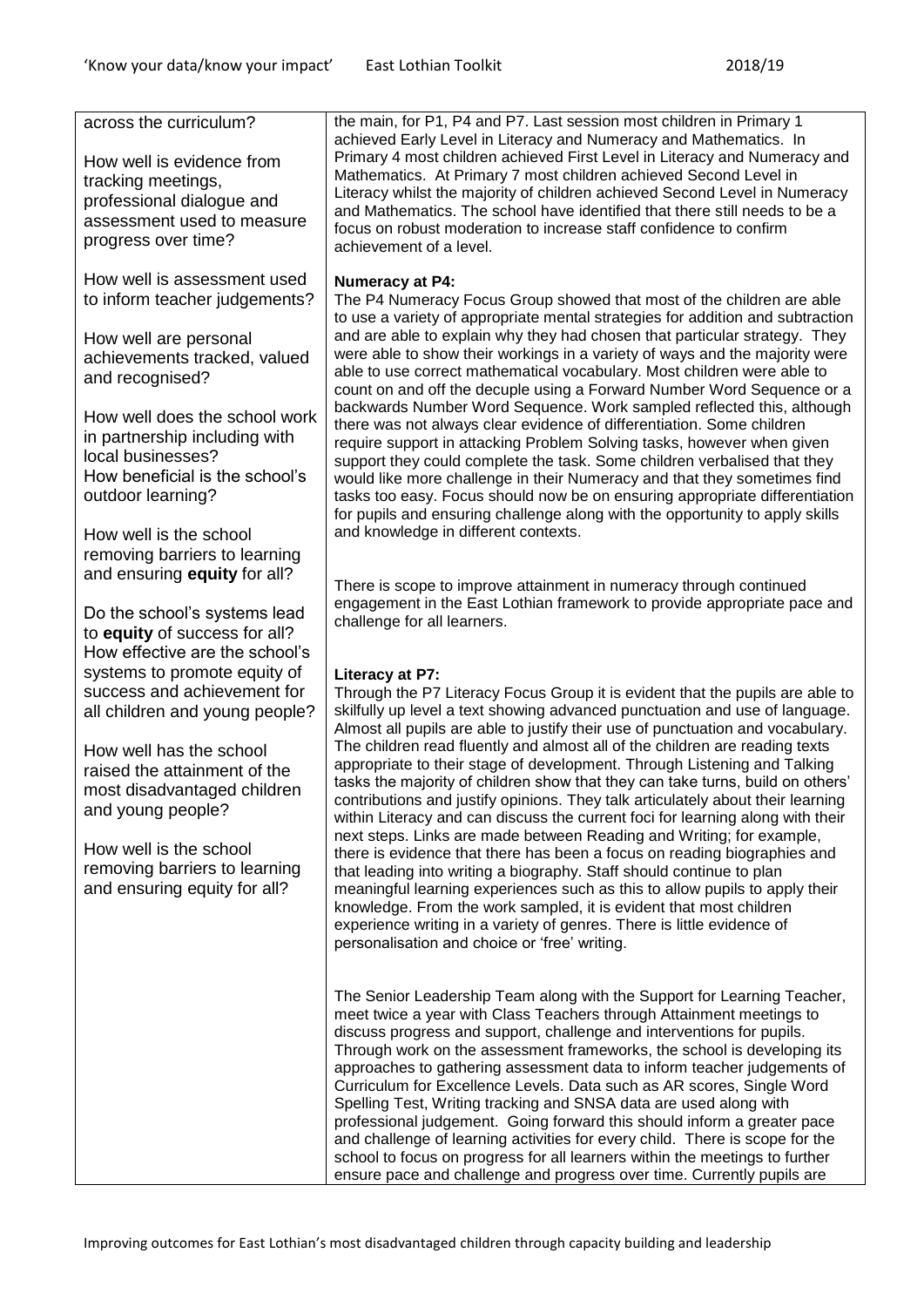|  |                                                            | tracked against East Lothian Curriculum Frameworks to measure<br>attainment.                                                                                                                                                                                                                                                                                                                                                                                                                                                                                                      |  |
|--|------------------------------------------------------------|-----------------------------------------------------------------------------------------------------------------------------------------------------------------------------------------------------------------------------------------------------------------------------------------------------------------------------------------------------------------------------------------------------------------------------------------------------------------------------------------------------------------------------------------------------------------------------------|--|
|  |                                                            | All children with an entitlement to PEF and who are flagged up through the<br>tracking system as being behind target currently receive an intervention<br>from the Interventions Team.                                                                                                                                                                                                                                                                                                                                                                                            |  |
|  |                                                            | <b>Achievement:</b><br>There are a range of opportunities for the children to develop skills within<br>and out with the school. Examples include residential trips, school trips,<br>clubs and pupil leadership roles. The school has used PEF and worked<br>with the Parent Council and Area Partnership to ensure that as many<br>financial barriers as possible are removed with regards to participation and<br>to the cost of the school day. The good work of the Social Inclusion Group<br>can be strengthened by a collaborative and consultative process with<br>school. |  |
|  |                                                            | Children confidently talk about how they contribute to the life of the school<br>and celebrate wider achievements both in and out of school. These are<br>celebrated in class with the Class Teacher and at special assemblies where<br>SLT invite randomly selected children to share their achievements with the<br>school and link these to the school values and the four capacities. Children<br>proudly talk about the Achievement display.                                                                                                                                 |  |
|  | <b>Summary</b>                                             |                                                                                                                                                                                                                                                                                                                                                                                                                                                                                                                                                                                   |  |
|  | Leadership                                                 | The school has evaluated itself as good and satisfactory across the quality                                                                                                                                                                                                                                                                                                                                                                                                                                                                                                       |  |
|  | Capacity for improvement                                   | indicators. Evidence from the school review suggests that there are areas<br>for improvement but also areas where the school are not recognising<br>strengths that exist. The school should use the feedback from the review to<br>inform and review the evaluations within their Standards and Quality<br>Report.                                                                                                                                                                                                                                                                |  |
|  | Validation of the school's<br>Standards and Quality report |                                                                                                                                                                                                                                                                                                                                                                                                                                                                                                                                                                                   |  |
|  |                                                            |                                                                                                                                                                                                                                                                                                                                                                                                                                                                                                                                                                                   |  |

### **Key Strengths:**

- The commitment and cohesion of the senior leadership team and their determination to make a difference to children and young people.
- Clear and consistent systems and processes in place for planning to support children with ASN.
- The engagement of all stakeholders in the life and work of the school.
- Confident and articulate children who take pride in their school.

### **Areas for Development:**

- SLT and staff work collegiately to further build capacity for improvement and ensure planned changes lead to improved outcomes for learners across the school
- Improve the consistency of high, quality learning teaching and assessment
- Continue to develop effective channels of communication with all stakeholders

#### School QIO Martin Sangster **Date of visit: 5/4/19**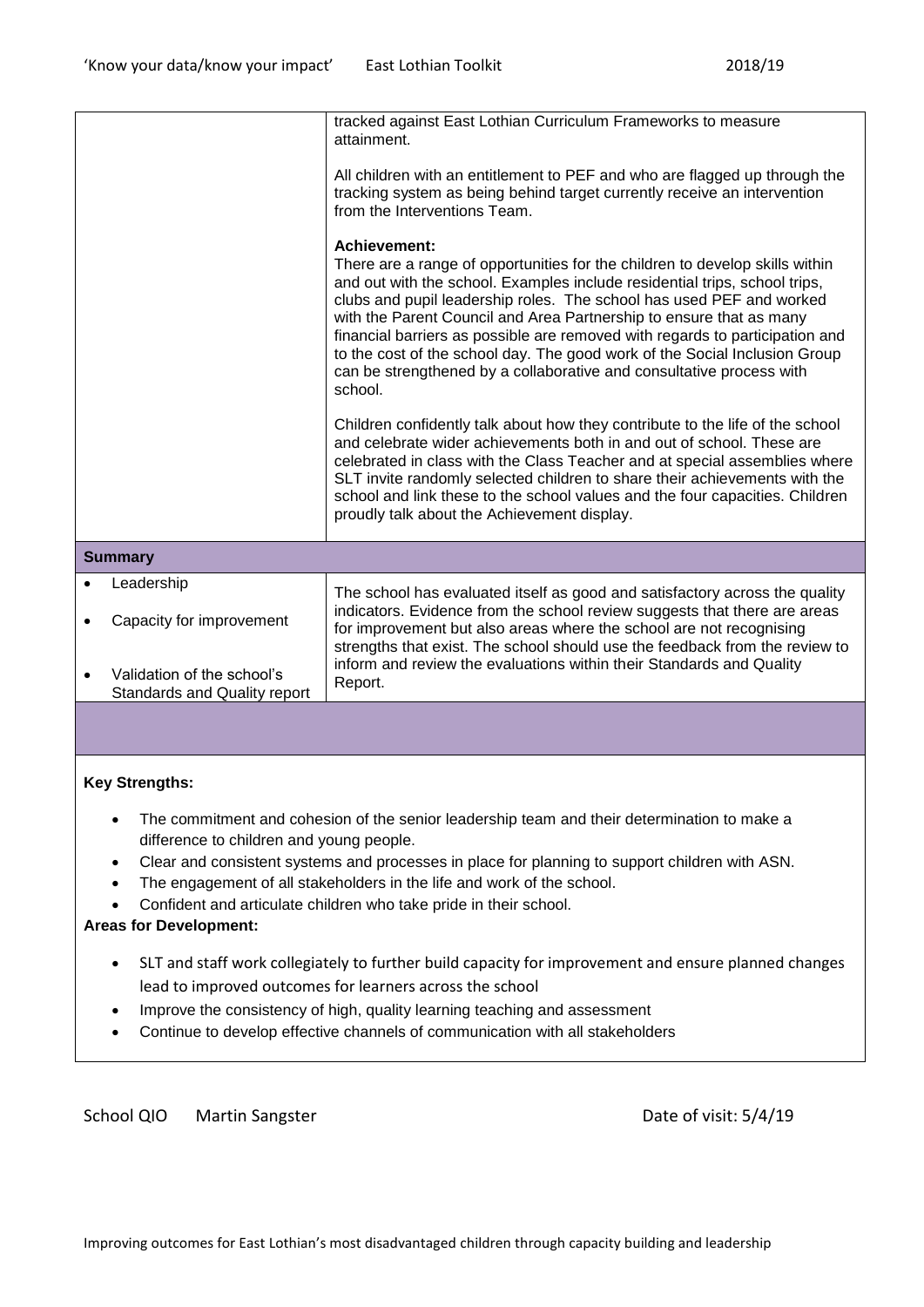| <b>HGIOELC</b><br><b>Leadership and Management</b>                                                                                                                                                                                                                                                                                                                                                                  |                                                                                                                                                                                                                                                                                                                                                                                                                                                                                                                                                                                                                                                                                                                                                                                                                                                                                                                                                                                                                       |  |
|---------------------------------------------------------------------------------------------------------------------------------------------------------------------------------------------------------------------------------------------------------------------------------------------------------------------------------------------------------------------------------------------------------------------|-----------------------------------------------------------------------------------------------------------------------------------------------------------------------------------------------------------------------------------------------------------------------------------------------------------------------------------------------------------------------------------------------------------------------------------------------------------------------------------------------------------------------------------------------------------------------------------------------------------------------------------------------------------------------------------------------------------------------------------------------------------------------------------------------------------------------------------------------------------------------------------------------------------------------------------------------------------------------------------------------------------------------|--|
| 1.3 Leadership of Change                                                                                                                                                                                                                                                                                                                                                                                            | Theme 3 – Implementing improvement and change                                                                                                                                                                                                                                                                                                                                                                                                                                                                                                                                                                                                                                                                                                                                                                                                                                                                                                                                                                         |  |
|                                                                                                                                                                                                                                                                                                                                                                                                                     | The nursery encompasses a large open plan area, an enclosed outdoor<br>courtyard and an additional outdoor grass area which houses a static<br>climbing frame.                                                                                                                                                                                                                                                                                                                                                                                                                                                                                                                                                                                                                                                                                                                                                                                                                                                        |  |
| How well do our vision, values<br>and aims inform our daily<br>practice? What impact do they<br>have on improving the quality of<br>the early learning and childcare<br>we provide?<br>What examples do we have of<br>practitioners successfully<br>collaborating with one another<br>through critical enquiry?<br>In what ways are we maximising<br>opportunities for practitioners to<br>work and learn together? | The nursery staff team consists of one full time Senior Early Years<br>Practitioner (SEYP), two full time and three part time Nursery Practitioners.<br>The SEYP works closely with all nursery practitioners, the deputy head<br>teacher (DHT) with responsibility for the nursery setting and the cluster<br>early years support teacher. She has embraced her senior role, is<br>supportive to staff, models good practice and is determined to continue to<br>drive improvement.<br>Monthly meetings with the support teacher provide an opportunity for the<br>DHT and SEYP to engage in professional dialogue, review the nursery<br>action plan and agree next steps.<br>The nursery team work well together and are receptive to new ideas and<br>suggestions to improve the nursery environment and recording systems.<br>The deputy head has undertaken PRD sessions with all nursery staff and is                                                                                                          |  |
| How do we know that our<br>professional learning is making a<br>difference for children and<br>families? How effective are our<br>approaches to planning for<br>continuous improvement?<br>What positive impact has our<br>planning for continuous<br>improvement had on outcomes for<br>children and families?                                                                                                     | clear that she wants all CPD/CLPL to have a positive impact on the<br>children's learning. Staff are given the opportunity to engage in appropriate<br>professional learning and are encouraged to feed back to the staff team.<br>This has led to several staff taking ownership of key developments, such as<br>numeracy and outdoor play. There is, however, scope to provide further<br>opportunities to support the development of their leadership and practice.<br>Weekly 'What's Working?' nursery team meetings provide an opportunity<br>for the staff to reflect and self-evaluate their practice.<br>The development of the courtyard is taking shape and there has been<br>significant improvement within the playrooms over the past months.<br>There is, however, still the need for a clear focus on the development of a<br>more stimulating nursery environment and the quality of play and learning<br>opportunities - as detailed within the school improvement plan (Priority 5:<br>Our Nursery) |  |
| <b>HGIOELC</b><br><b>Learning Provision</b>                                                                                                                                                                                                                                                                                                                                                                         |                                                                                                                                                                                                                                                                                                                                                                                                                                                                                                                                                                                                                                                                                                                                                                                                                                                                                                                                                                                                                       |  |
| 2.3 Learning, teaching and<br>assessment                                                                                                                                                                                                                                                                                                                                                                            | Theme 1 - Learning and engagement<br>Theme 2 - Quality of teaching<br>Theme 3 - Effective use of assessment<br>Theme 4 - Planning, tracking and monitoring                                                                                                                                                                                                                                                                                                                                                                                                                                                                                                                                                                                                                                                                                                                                                                                                                                                            |  |
| How well do the practitioners<br>motivate and engage all<br>children?<br>How do the practitioners know<br>that all children are making                                                                                                                                                                                                                                                                              | The nursery staff are welcoming and there is an inclusive ethos.<br>Staff demonstrate a clear understanding of the children's social and<br>emotional needs with positive staff/child interactions and warm relationships<br>reflected in practice.<br>An open door policy is evident with parents, carers and grandparents being<br>encouraged to interact with the children and take the opportunity to chat to<br>staff on a daily basis.                                                                                                                                                                                                                                                                                                                                                                                                                                                                                                                                                                          |  |

# **Focused Review Summary – Early learning and childcare**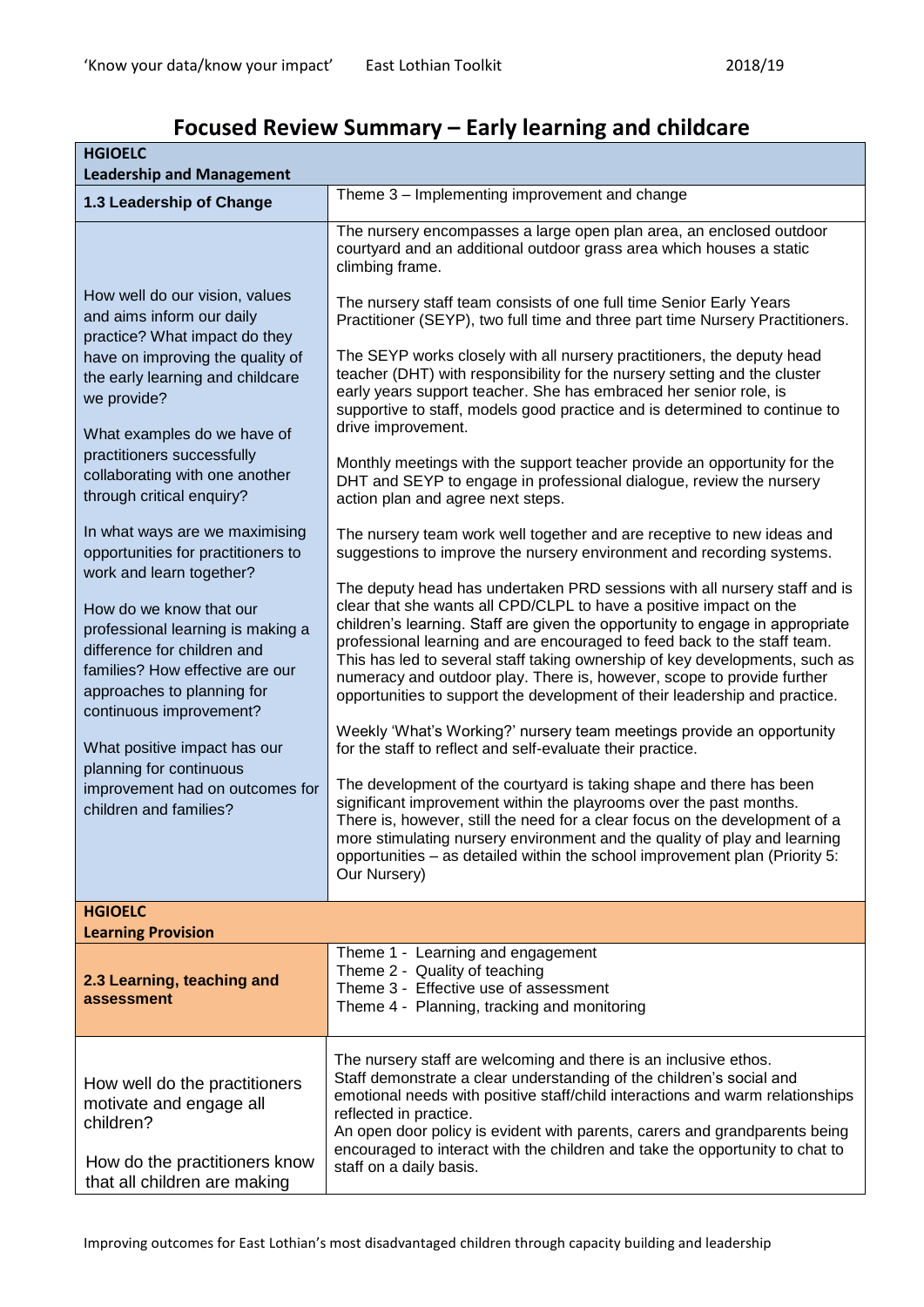| very good progress in their<br>learning? What information do<br>they have?                                          | The majority of children are actively involved in their learning, particularly in<br>the outdoor space, however, there is a need for more opportunities for well-<br>planned purposeful play in the nursery playrooms.                            |
|---------------------------------------------------------------------------------------------------------------------|---------------------------------------------------------------------------------------------------------------------------------------------------------------------------------------------------------------------------------------------------|
| How do the practitioners<br>enable children to become<br>independent learners?                                      | Focussed Observations - in development<br>Recent training (March 2019) provided by the Support Teacher 'Observing<br>and recording significant achievement to support learning'                                                                   |
| How do the practitioners<br>ensure that processes for<br>planning, assessment and                                   | Staff are using the 'I can statements' from the ELC Curriculum Frameworks<br>and also the 'Scottish Criteria Scale - Emergent Writing Tool is currently in<br>use within the setting                                                              |
| reporting are manageable and<br>effective in improving learning<br>and teaching?                                    | Planning systems in place<br>Termly overview<br>Fortnightly planning<br>In the moment planning / Responsive planning<br>$\overline{\phantom{a}}$                                                                                                  |
| How do the practitioners<br>ensure that processes for<br>tracking and monitoring are<br>manageable and effective in | The SEYP in clear that significant learning and occasional next steps<br>should be documented as it is 'More important to spend time with the<br>children'                                                                                        |
| improving learning and<br>teaching?                                                                                 | Information about interests and responsive planning influence what comes<br>next. SEYP is clear that staff should not be 'planning for planning's sake'                                                                                           |
| How well does the information<br>gathered about children's<br>progress inform planning and<br>improvement?          | There is a need to further develop tracking and monitoring processes to<br>enable staff to plan for next steps in learning for individual children.                                                                                               |
| <b>HGIOELC</b>                                                                                                      |                                                                                                                                                                                                                                                   |
|                                                                                                                     |                                                                                                                                                                                                                                                   |
| <b>Learning Provision</b>                                                                                           |                                                                                                                                                                                                                                                   |
| 2.2 Curriculum                                                                                                      | Theme 3 - Pedagogy and play                                                                                                                                                                                                                       |
| What evidence is there that<br>children are developing a                                                            | Relationships amongst the children in the nursery are positive. The majority<br>of children are happy and engaged in the activities on offer.                                                                                                     |
| positive attitude to learning?                                                                                      | Children are supported to be confident and independent are keen to talk<br>about recent changes to the nursery environment.                                                                                                                       |
| How do practitioners challenge                                                                                      | The development of the outdoors is taking shape and there are examples of<br>creative problem solving opportunities for children through their play.                                                                                              |
| and support for example<br>creativity and problem solving                                                           | Nature Nurture: Beach visits - lovely interactions - relaxed session -<br>parental involvement - road safety learning opportunity                                                                                                                 |
| with young children?                                                                                                | Some staff are beginning to use the Making Thinking Visible (MTV)<br>approach $-$ as guided by the SEYP $-$ open ended questioning & scaffolding.<br>Staff value what children are saying - encouraging enquiring minds.                          |
| How do practitioners engage<br>in discussion and what                                                               | What if?<br>I wonder?<br>$\overline{\phantom{a}}$<br>What do you need to do? etc.                                                                                                                                                                 |
| examples are there of this<br>working in practice?<br>What routines and structures                                  | Loose parts play opportunities are working effectively – especially outdoors.<br>Children are being creative with the resources and interacting well in<br>groups. Staff should continue to expand loose parts resources within the<br>playrooms. |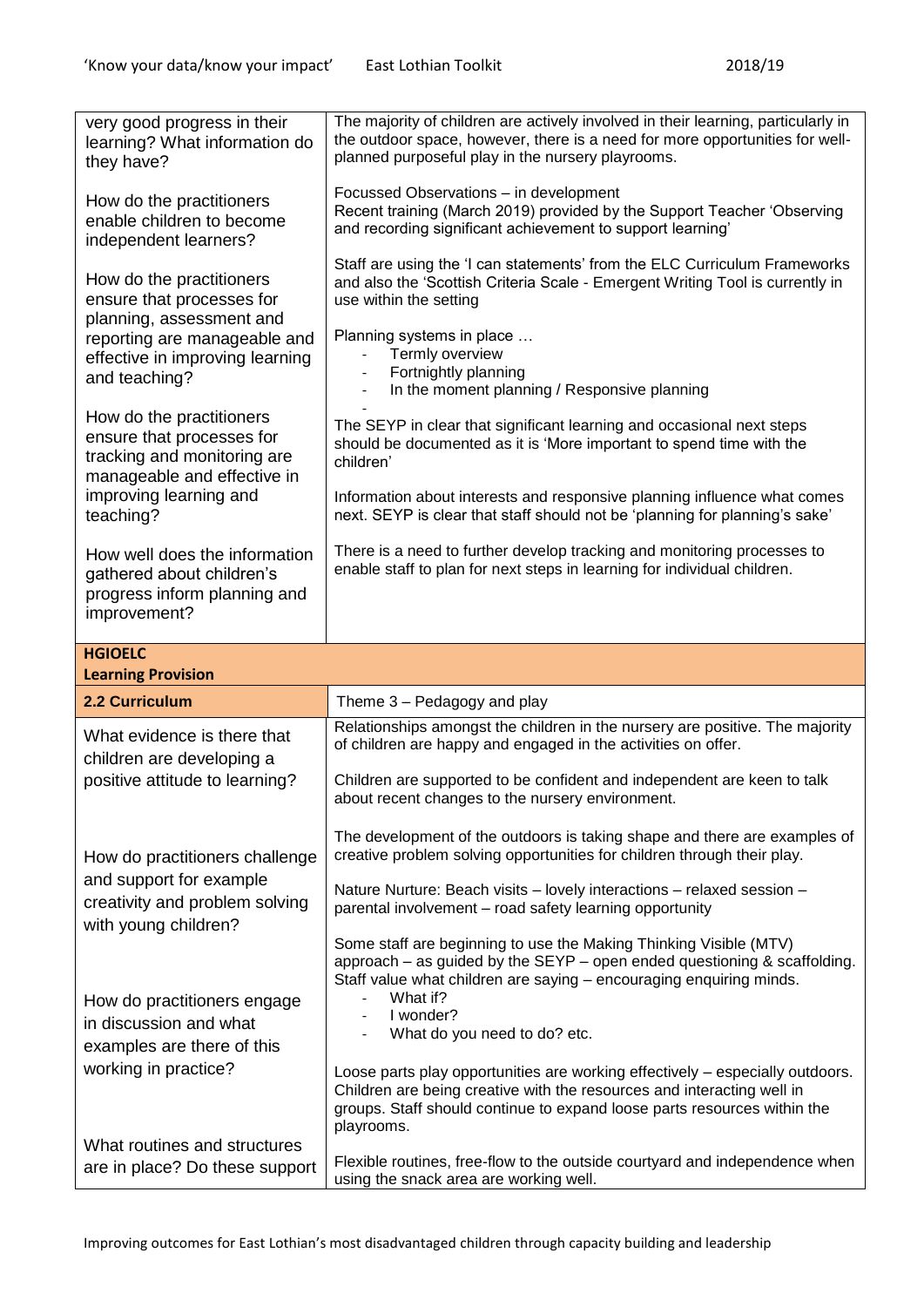| child-centred play?                                                                                                                                                                                                                                                                                                                                                                                                                                                                                                                                            | With the children moving freely between all areas - staff are very aware of<br>the need to keep a close eye on staff child ratios - good communication<br>between staff - moving seamlessly from area to area as child numbers<br>dictate.<br>Progress in communication, early language, mathematics and health                                                                                                                                                                                                                                                                                                                                                                                                                                                                                                                                                                                                                                                                                                                                                                                                                                                                                                                      |
|----------------------------------------------------------------------------------------------------------------------------------------------------------------------------------------------------------------------------------------------------------------------------------------------------------------------------------------------------------------------------------------------------------------------------------------------------------------------------------------------------------------------------------------------------------------|--------------------------------------------------------------------------------------------------------------------------------------------------------------------------------------------------------------------------------------------------------------------------------------------------------------------------------------------------------------------------------------------------------------------------------------------------------------------------------------------------------------------------------------------------------------------------------------------------------------------------------------------------------------------------------------------------------------------------------------------------------------------------------------------------------------------------------------------------------------------------------------------------------------------------------------------------------------------------------------------------------------------------------------------------------------------------------------------------------------------------------------------------------------------------------------------------------------------------------------|
| 3.2 Securing children's<br>progress                                                                                                                                                                                                                                                                                                                                                                                                                                                                                                                            | and wellbeing<br>Children's progress over time<br>$\bullet$<br>Overall quality of children's achievement<br>Ensuring equity for all children<br>٠                                                                                                                                                                                                                                                                                                                                                                                                                                                                                                                                                                                                                                                                                                                                                                                                                                                                                                                                                                                                                                                                                    |
| In what ways do we ensure<br>children are making progress<br>across all aspects of their<br>learning and development?<br>How do we ensure children<br>understand their own progress<br>in a meaningful way?<br>Reflect on the current balance<br>of adult and child initiated<br>learning experiences. Are both<br>leading to progress? What<br>could be improved?<br>How effective are our<br>approaches to tracking<br>progress and achievement?<br>What needs to improve?<br>How effective are we at<br>sharing children's progress<br>with parents/carers? | Learning Stories & Floorbooks in place - children's voice - children can<br>reflect on what they have done & achieved – in development – discussions<br>with children<br>Daily verbal communication with parents - including children's<br>achievements<br>SEYP idea - nursery twitter page<br>Stay & Play - linked to focussed observations<br>Nursery achievement book – celebrating success and wider achievements<br>SEYP development re Making Thinking Visible - application & modelling -<br>look-think-wonder<br>Children in the outside area are stimulated by activities such as the mud<br>kitchen, loose parts play and the new sand and pebble areas. The child led<br>learning experiences in these types of activities are strong.<br>Building the approach to monitoring, tracking and assessment is essential<br>to ensure that children are making progress across all aspects of their<br>learning and development.<br>Future support from Support Teacher<br>Although systems are not yet in place to effectively capture children's<br>progress, the SEYP has identified the need to review these processes with<br>management and staff - which in turn will require to be effectively shared<br>with parents. |
| <b>Other Comments or Details</b>                                                                                                                                                                                                                                                                                                                                                                                                                                                                                                                               |                                                                                                                                                                                                                                                                                                                                                                                                                                                                                                                                                                                                                                                                                                                                                                                                                                                                                                                                                                                                                                                                                                                                                                                                                                      |

Key Strengths

- Practitioners know individual children well and foster nurturing relationships
- Children who are keen to engage in their learning and interact well with their peers.
- Strong SEYP & good working relationship with DHT & ST
- The staff team are supportive of each other and communicate well as a team with evidence of flexibility and adaptability.